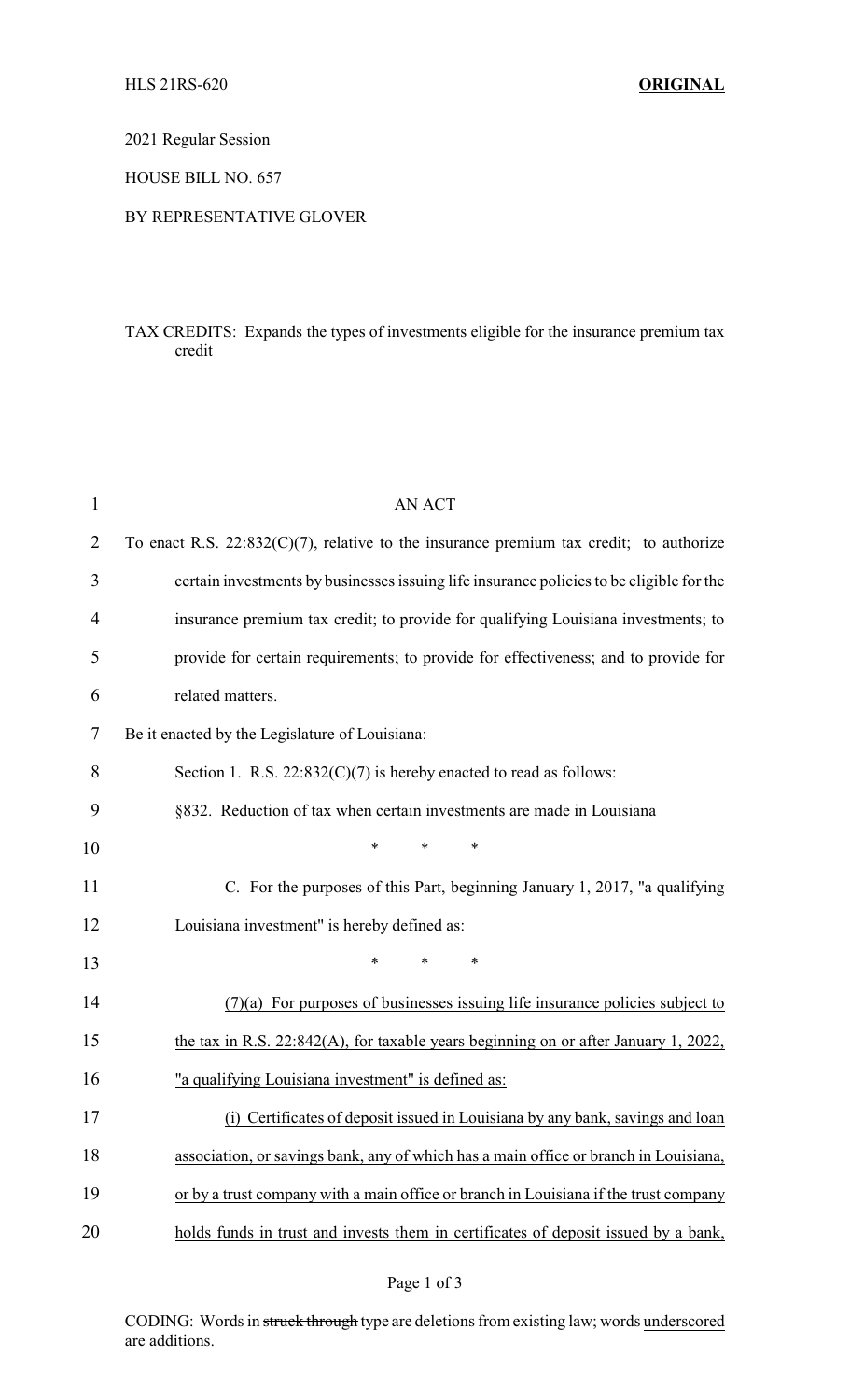| $\mathbf{1}$   | savings and loan association, or savings bank with a main office or branch in         |
|----------------|---------------------------------------------------------------------------------------|
| $\overline{2}$ | Louisiana.                                                                            |
| 3              | (ii) Cash on deposit in an account in Louisiana with any bank, savings and            |
| 4              | loan association, or savings bank, or a trust company holding funds in trust, any of  |
| 5              | which has a main office or branch in Louisiana.                                       |
| 6              | (b) Investments made pursuant to the provisions of this Paragraph shall be            |
| 7              | considered qualifying Louisiana investments only when made by a business that         |
| 8              | meets all of the following criteria:                                                  |
| 9              | (i) Issues life insurance policies.                                                   |
| 10             | (ii) Has total admitted assets under three million dollars.                           |
| 11             | (iii) Is domiciled, licensed, and operating in Louisiana.                             |
| 12             | Maintains its primary corporate office in Louisiana and has at least<br>(iv)          |
| 13             | seventy percent of its employees in Louisiana.                                        |
| 14             | (v) Maintains in Louisiana its core business functions, which include but are         |
| 15             | not limited to the utilization of review services, claim payment processes, customer  |
| 16             | processes, customer service call centers, enrollment services, information technology |
| 17             | services, and provider relations.                                                     |
| 18             | $\ast$<br>*<br>$\ast$                                                                 |
| 19             | Section 2. This Act shall become effective on January 1, 2022.                        |

## DIGEST

The digest printed below was prepared by House Legislative Services. It constitutes no part of the legislative instrument. The keyword, one-liner, abstract, and digest do not constitute part of the law or proof or indicia of legislative intent. [R.S. 1:13(B) and 24:177(E)]

| HB 657 Original | 2021 Regular Session | Glover |
|-----------------|----------------------|--------|
|-----------------|----------------------|--------|

**Abstract:** Authorizes certain investments by businesses issuing life insurance polices to be eligible for the insurance premium tax credit.

Present law authorizes a credit against the insurance premium tax for insurers who invest a portion of their total admitted assets in La. financial institutions and investment products. The amount of the credit is graduated, with the amount increasing as the percentage of an insurer's assets invested in La. increases, as follows:

(1) A  $66\%$  tax credit for investment of  $16\%$  of assets.

(2) A 75% tax credit for investment of 20% of assets.

CODING: Words in struck through type are deletions from existing law; words underscored are additions.